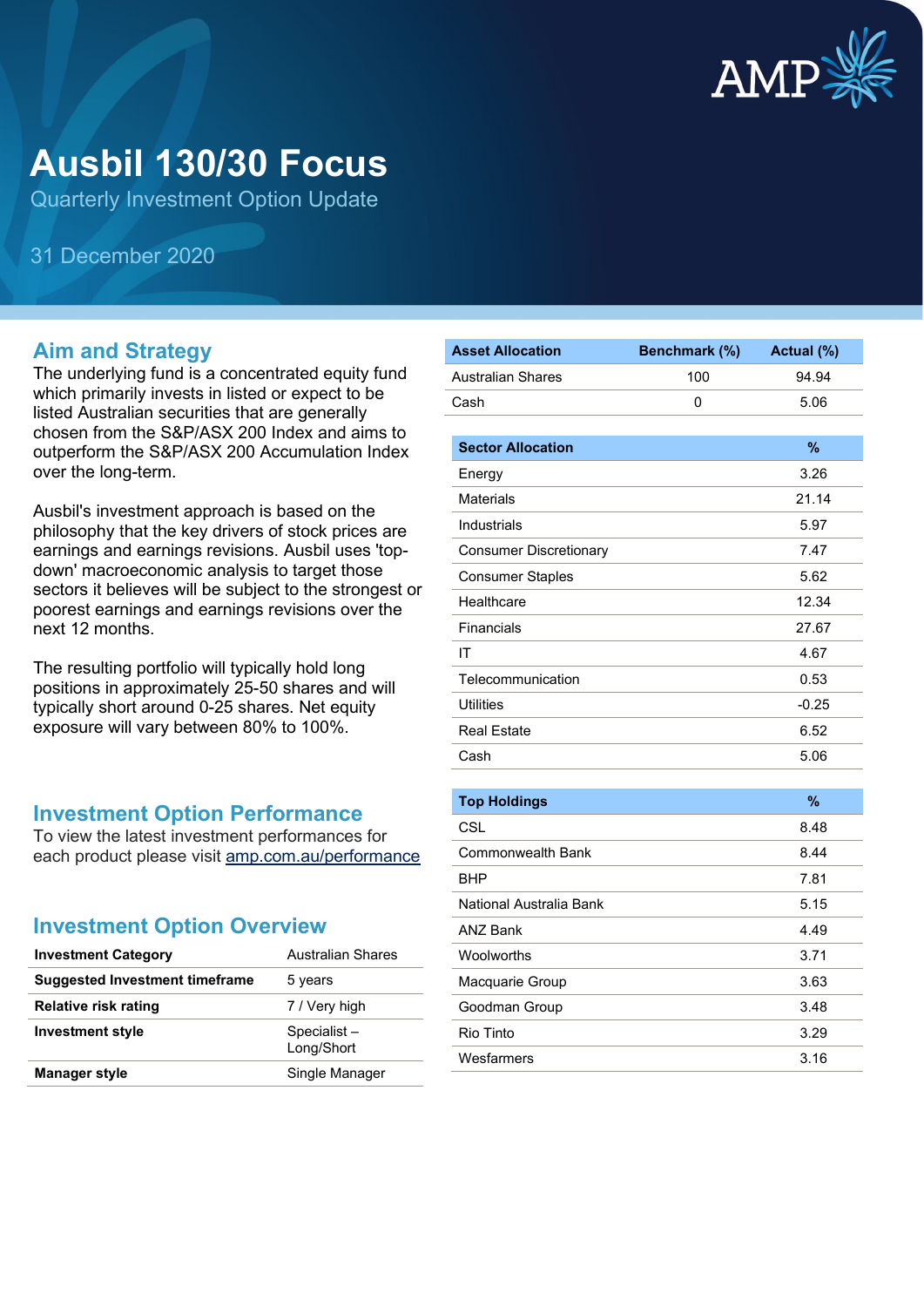#### **Portfolio Summary**

- Portfolio performance for the quarter ending December 2020 was +13.21 % (gross of fees) versus the benchmark return of +13.70%, as measured by the S&P/ASX 200 Accumulation Index.
- Moving into January, the Portfolio's top-ten overweight exposures were in the following sectors: Hotels Restaurants & Leisure, Diversified Metals & Mining, Pharmaceuticals & Biotechnology, Banks, Life Insurance, Transportation, Software & Services, Construction Materials, Health Care Equipment & Services and Steel.

#### **Investment Option Commentary**

At a sector level, the overweight position in the Real Estate sector contributed to relative performance. The underweight positions in the Energy, Industrials, Consumer Discretionary, Consumer Staples and Utilities sectors also added value. Conversely, the overweight positions in the Materials and Health Care sectors detracted from relative performance. The underweight positions in the Financials, Information Technology and Communication Services sectors also detracted value.

The Portfolio's largest short positions were in selected stocks within the Financials, Industrials and Health Care sectors.

At a stock level, the overweight positions in Nuix, Lynas, BlueScope Steel, National Australian Bank and BHP contributed to relative performance. The nil position in Evolution Mining also added to performance. Conversely, the overweight positions in CSL, Saracen Mineral Holdings, Ramsay Health Care, United Malt Group, Sonic Healthcare, Goodman Group, Aristocrat Leisure and Dexus Property Group detracted from relative value. The underweight exposure to Afterpay also detracted value.

#### **Market Commentary**

The Australian equity market return in December of +1.2% (as measured by the S&P/ASX 200 Accumulation Index) was positive for the month, but significantly underperformed both Emerging Market (MSCI EM: +7.4%) and Developed Market equities (MSCI World: +4.2%). On a quarterly basis, Emerging Market equities (MSCI EM: +19.7%) outperformed Developed Market (MSCI World: +14.0%) and local equities (S&P/ASX 200 Accumulation Index: +13.7%).

Domestically, running along the market-cap spectrum, Australia's key indices performed strongly across the quarter, with large-cap equities (S&P/ASX 20: +15.2%, S&P/ASX 100: +13.8%, S&P/ASX 200: +13.7%, S&P/ASX 300: +13.8%), mid-cap equities (S&P/ASX MidCap 50: +16.9%), and small cap equities (Emerging Companies: +17.4% and Small Ordinaries: +13.8%) all performing solidly.

### **Outlook**

Ausbil's view of a robust u-shaped economic recovery remains, with the rebound that started in the second half of 2020 to strengthen into 2021, with a consequent recovery in company earnings. The unfolding economic recovery will benefit both growth and cyclical businesses, supported by ongoing accommodative monetary and fiscal policies. Ausbil are also seeing the potential for both 'rebound' and 'organic' growth to drive a return to full earnings capacity across industries as they emerge from lockdowns, as the consumer returns to a more balanced pattern of spending, and as the world trends towards a more normalised global trade environment.

However, key risks remain around the pandemic itself, as they are yet to see the efficacy of new vaccines deployed amongst the actual population. Moreover, new virus strains and localised infection spikes in Australia, and globally brought December back to reality from the heady returns of November. The markets closed the year positively, but with a somewhat sombre mood with respect to the localised spikes and border closures in Australia, problems across Europe that saw lockdowns extended into the new year, and worsening infection burdens in the US, and many developing economies where the virus is far from controlled. While these developments do not change Ausbil's macro outlook for recovery, they remain keenly in focus, and they are managing the portfolios accordingly.